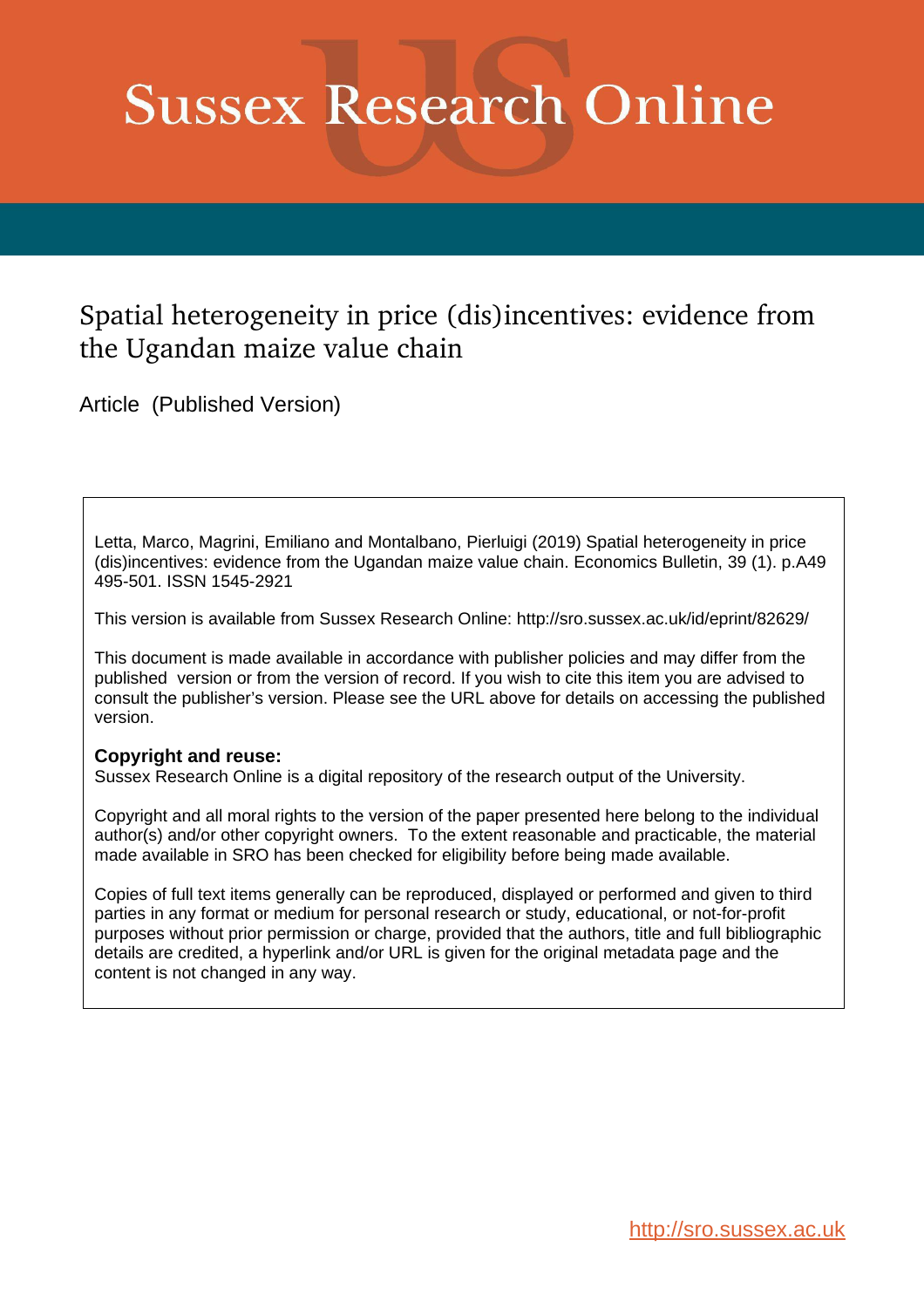

## Submission Number: EB-18-00982

## Spatial heterogeneity in price (dis)incentives: evidence from the Ugandan maize value chain

Marco Letta *Sapienza University of Rome, Italy*

Emiliano Magrini Pierluigi Montalbano *Food and Agriculture Organization (FAO) Sapienza University of Rome (Italy) and Sussex University (UK)*

## *Abstract*

Impact assessments of policy interventions on agricultural commodity prices are carried out by international organizations using nationwide measures which overlook the effects of spatial heterogeneity in incomplete markets. We introduce a multi-step methodology to build spatially-disaggregated nominal rates of protection in a data-scarce environment and test it along the maize value chain in Uganda. Results confirm that the spatial dispersion of farmers plays a key role in determining heterogeneity in nominal rates of protection. This finding has far-reaching policy implications: i) the assumption of a nationallyrepresentative market pathway is unrealistic; ii) pan-national interventions may exacerbate, rather than reduce, price distortions.

This work was conducted in the context of Monitoring and Analyzing Food and Agricultural Policies (MAFAP) Program implemented by the Food and Agricultural Organization (FAO) and financially supported by the Bill and Melinda Gates Foundation. Seminar participants at FAO, Roma Tre University and ICABR 2018 have provided useful comments.

**Submitted:** December 10, 2018.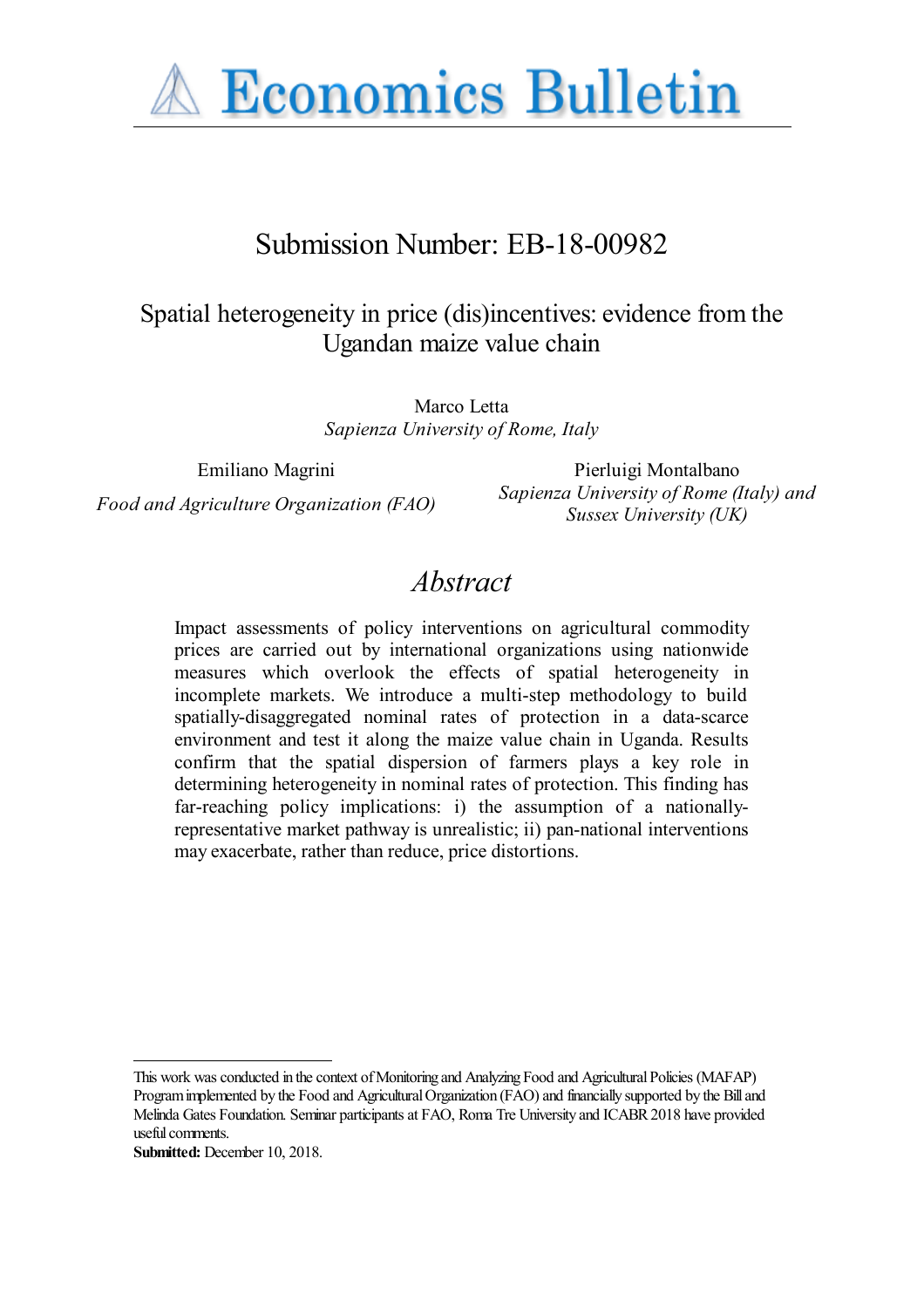### **Spatial heterogeneity in price (dis)incentives: evidence from the Ugandan maize value chain**

#### **1. Introduction**

The international community regularly monitors the pattern of agricultural (dis)incentives to track changes in domestic policies, anticipate their effects on world prices and support evidence-based policymaking at national and global level<sup>1</sup>. These measures  $-$  such as the nominal rate of protection (NRP) – are derived from price comparisons and frequently used to assess the impact of policy interventions on outcomes such as market structure, productivity, welfare and agricultural output composition as well as food security (Magrini et al., 2017; Laroche-Dupraz & Huchet-Bourdon 2016). However, mainly due to data scarcity in developing countries, current measures overlook spatial heterogeneity by relying on the non-trivial assumption that there is a nationally representative market pathway. In competitive systems, spatial arbitrage should lower these price differences across markets to the level of transaction costs. Yet, the literature provides substantive evidence of imperfect spatial price transmission in developing countries due to factors such as market power, marketing costs, government interventions and asymmetric information (Abdulai, 2000; Fafchamps and Hill 2005; Renkow et al., 2004; Osborne, 2005).

Our aim is to reconcile the evidence of spatial heterogeneity with the policymakers' need for synthetic indicators on agricultural price incentives. We thus i) propose a multi-step procedure to build regionally-disaggregated NRPs in a data-scarce environment; and ii) test it along the maize value chain in Uganda. This is a pilot study that can be easily extended to other crops and countries. Uganda is an ideal case study since it is a primarily agriculture-based country and a completely liberalized market. The choice of maize is motivated by its dichotomous role as a food security crop for the country and as an export commodity to the East Africa Community.

Results confirm that the spatial dispersion of farmers plays a key role in determining heterogeneity in NRPs for maize farmers in Uganda. This finding has far-reaching policy implications because it shows that: i) the implicit assumption of a nationally-representative market pathway is unrealistic; ii) pan-national policy interventions may exacerbate, rather than reduce, price distortions along the chain.

#### **2. Methodology and data**

This analysis extends the approach developed by the FAO Monitoring and Analysing Food and Agricultural Policies (MAFAP) programme (Barreiro-Hurle and Witwer, 2013). Unlike other methodologies, MAFAP indicators account for vertical heterogeneity, i.e. price differentials at two points along the value chain. MAFAP computes NRPs by comparing observed domestic prices with reference prices for a set of agricultural commodities and countries. Reference prices are proxied using international prices, considered free of influence from domestic

-

<sup>&</sup>lt;sup>1</sup>As of today, four major international organizations (IOs) monitor agricultural policy incentives at country level on a continuing basis: OECD with the Producer and Consumer Support Estimates database; the World Bank with the Distortions to Agricultural Incentives database; the FAO with the MAFAP database; the Inter-American Development Bank with the Producer Support Estimate database. Recently, under the coordination of the International Food Policy Research Institute, these IOs created the International Consortium for Measuring the Policy Environment for Agriculture, with the aim of harmonizing and increasing the quality and coverage of the available measures [\(http://www.ag-incentives.org/\)](http://www.ag-incentives.org/).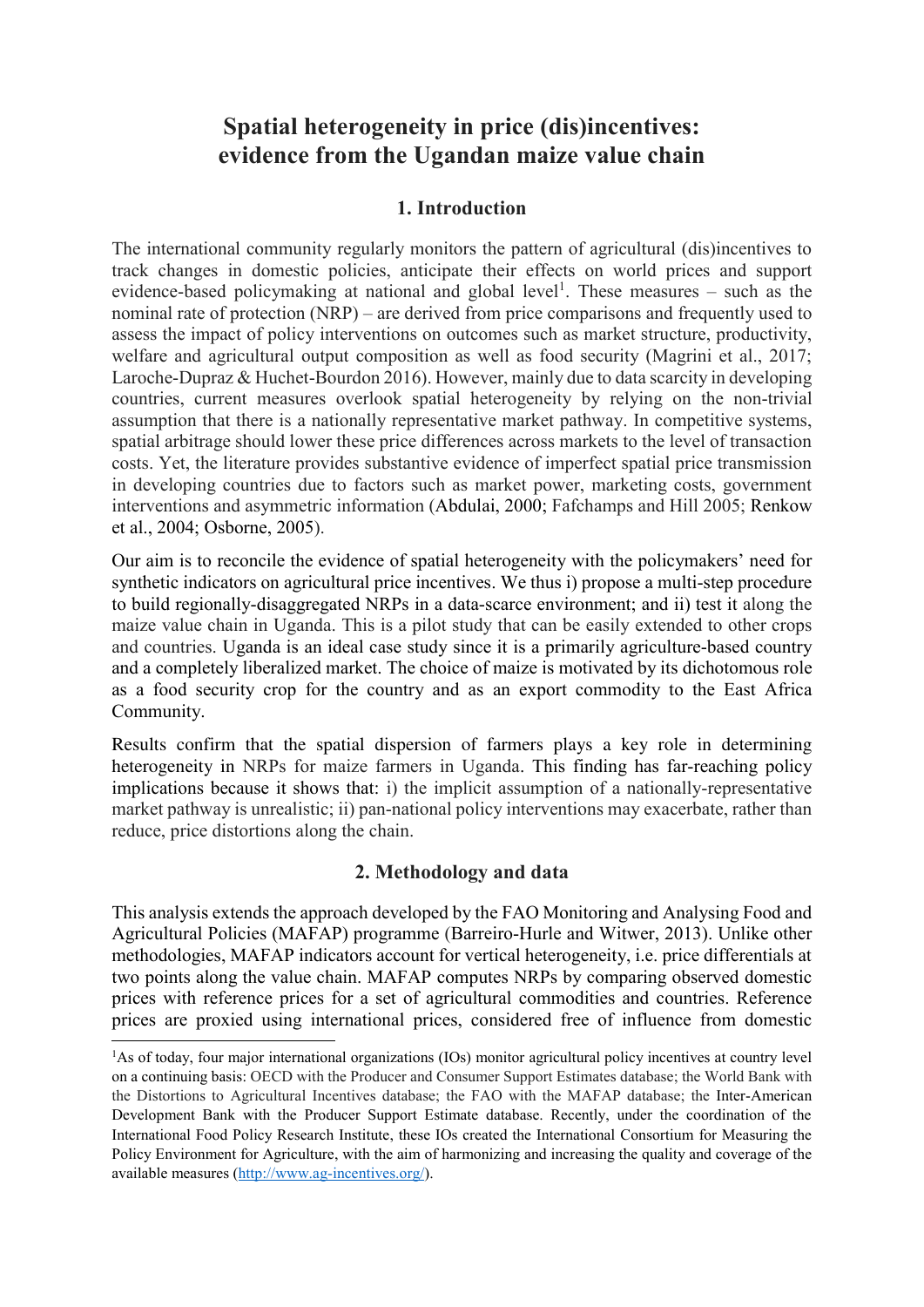policies and markets and adjusted by access costs (transportation, handling and processing, profit margins and taxes) incurred along a pre-defined market corridor. Observed domestic prices are compared to reference prices at two points along the value chain, the farm gate (where farmers sell the commodity) and the point of competition (where domestic products compete with identical products at world prices). Exploiting gaps between reference and observed prices, MAFAP calculates two different measures of NRPs: one at the wholesale market and one at the farm gate. However, due to their construction and data constraints, these NRPs are homogeneous within-country, i.e. only a single NRP is provided for each countryyear, and this measure is assumed to be nationally representative. In short, MAFAP accounts for vertical heterogeneity, but still overlooks spatial heterogeneity.

To overcome these limitations, we compute within-country disaggregated measures of household NRPs, by extending this methodology through a multi-step procedure. First, we exploit the spatial dispersion of farmers provided by household-level data to obtain differentiated measures of access costs from the farm gate to the main wholesale market. Second, we compute access costs between these regional wholesale markets and their respective border. Third, both access costs are subtracted from Free on Board (FOB) prices to compute household-specific reference prices at the farm-gate level (RFGPs) for the exported commodity:

$$
RFGP_{ht} = P_{bt} - ACPoC_{mt} - ACFG_{ht}
$$
 (1)

where the subscripts *h*, *b*, *m* and *t* stand, respectively, for households, borders, wholesale markets and years;  $P_{bt}$  stands for the benchmark FOB price;  $ACPoC_{mt}$  are the observed access costs from each point of competition to the border;  $ACFG<sub>ht</sub>$  are the observed access costs, separately calculated for *each* household, from their farm gate to the respective point of competition. In the final step, we obtain household-level measures of price gaps (PG) by subtracting RFGPs from the observed farm-gate prices (FGPs):

$$
PG_{ht} = FGP_{ht} - RFGP_{ht} \tag{2}
$$

Household-specific NRPs are then estimated as:

$$
NRP_{ht} = \frac{P G_{ht}}{RFGP_{ht}} \tag{3}
$$

Lastly, we aggregate the indicator at the desired administrative level taking the average. In this way, we get rid of the bias due to household heterogeneity and provide a useful policy measure at a meaningful unit of aggregation.

Data for this study come from five sources. Household and agricultural data are taken from the World Bank LSMS-ISA surveys (2009-2010; 2010-2011; 2011-2012), Free-on-Board prices are from UN Comtrade, Points of Competition are selected using *FEWSNET Production and Trade flow maps* (see Figure A.1), information on marketing costs excluding transport are from the MAFAP *AgIncentives* database and lastly, estimates of unit transport costs are derived from the World Bank (2009). Table A.1 in the Appendix reports detailed information on the core variables employed.

#### **3. Results and conclusions**

Table A.2 in the Appendix presents measures of the regionally-disaggregated indicators for each year in our sample. Figure 1 below reports the box plots of average household NRPs for the entire period under investigation (2009-2012) disaggregated by Ugandan regions: Central,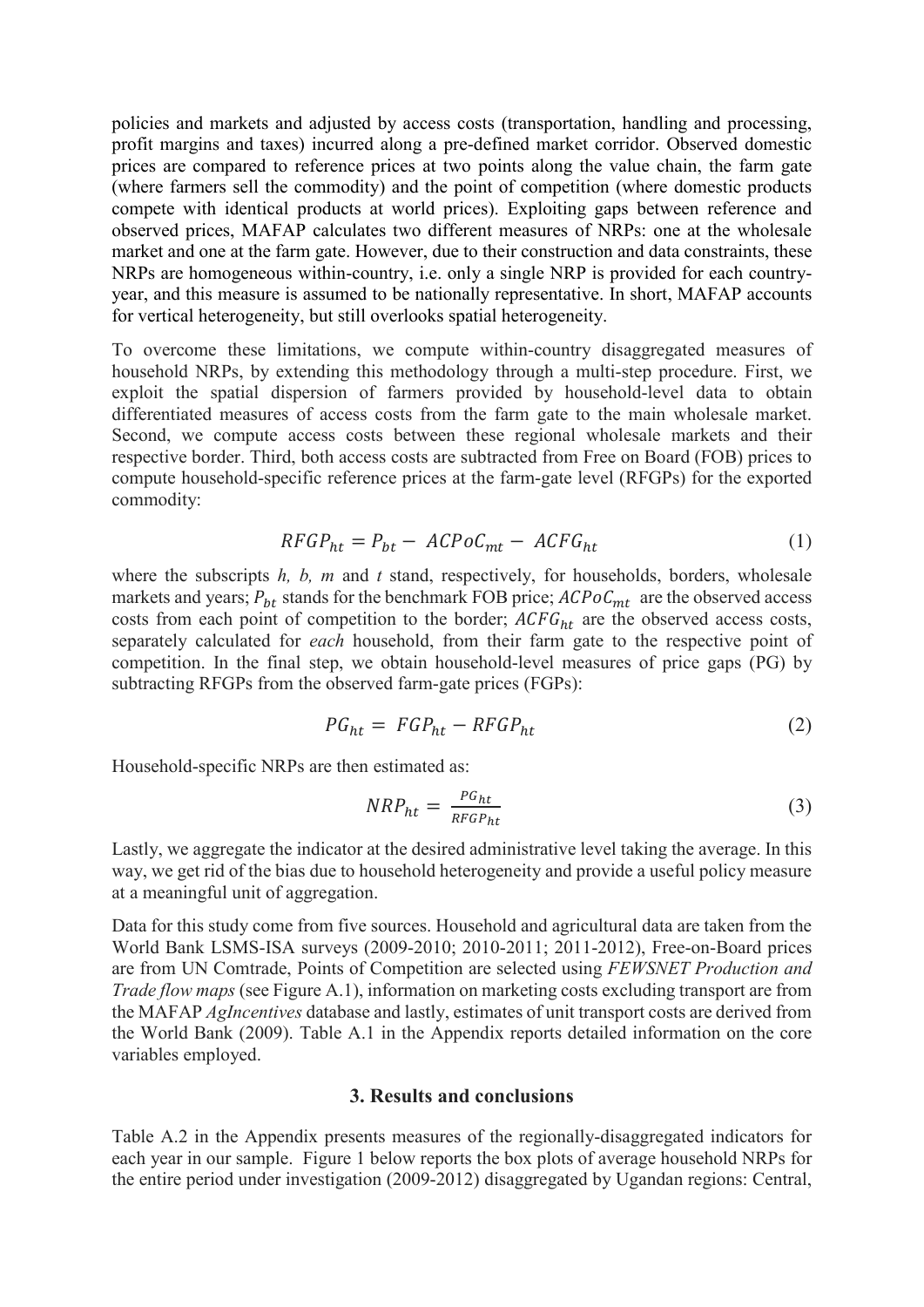Western, Eastern and Northern. The main feature is the evidence of strong heterogeneity both between- and within-region. Remarkably, in some cases, there is also heterogeneity in *sign*. These results contradict the single pathway assumption and emphasize the role of farmers' geographic dispersion in determining price distortions and imperfect within-country price transmission.

Our study provides a workable solution to account for spatial, other than vertical, price heterogeneity, thus overcoming the assumption of a nationally-representative and unique NRP which not only neglects the deep causes of imperfect price transmission but, by applying the same policy tool to heterogeneous market areas, may further increase price distortions leading to inefficient allocation of resources. The analysis can be replicated for other crops included in the *AgIncentives* database as well as for any other country for which detailed household surveys are available.

This exercise provides useful insights for policymakers dealing with the design of nationwide and/or regional specific interventions in support of the agricultural sector in developing countries. The first one is that some national policies usually put in place to support strategic crops such as, for example, import restrictions and government purchases through parastatal agencies do not guarantee the same benefits across the entire territory. Without a further investigation on the spatial distribution of those benefits, the government risks to misallocate the already scarce public resources devoted to the agricultural sector. The second insight relates to the decentralization process that is characterizing many developing countries in Asia and Africa over the last two decades and the consequent devolution of the agricultural policy to sub-national authorities: local policymakers need disaggregated information on the impact of national and regional policies (and their interaction) on agricultural price incentives in order to design effective and tailor-made interventions. Indeed, the analysis of a nationallyrepresentative market pathway is not enough to inform agricultural policy reform processes. In this respect, the implementation of our methodology would represent a more granular evidencebased source of information for local policymakers.



**Figure 1 – NRPs at the farm gate by region (2009-2012)** 

*Source*: Authors' calculations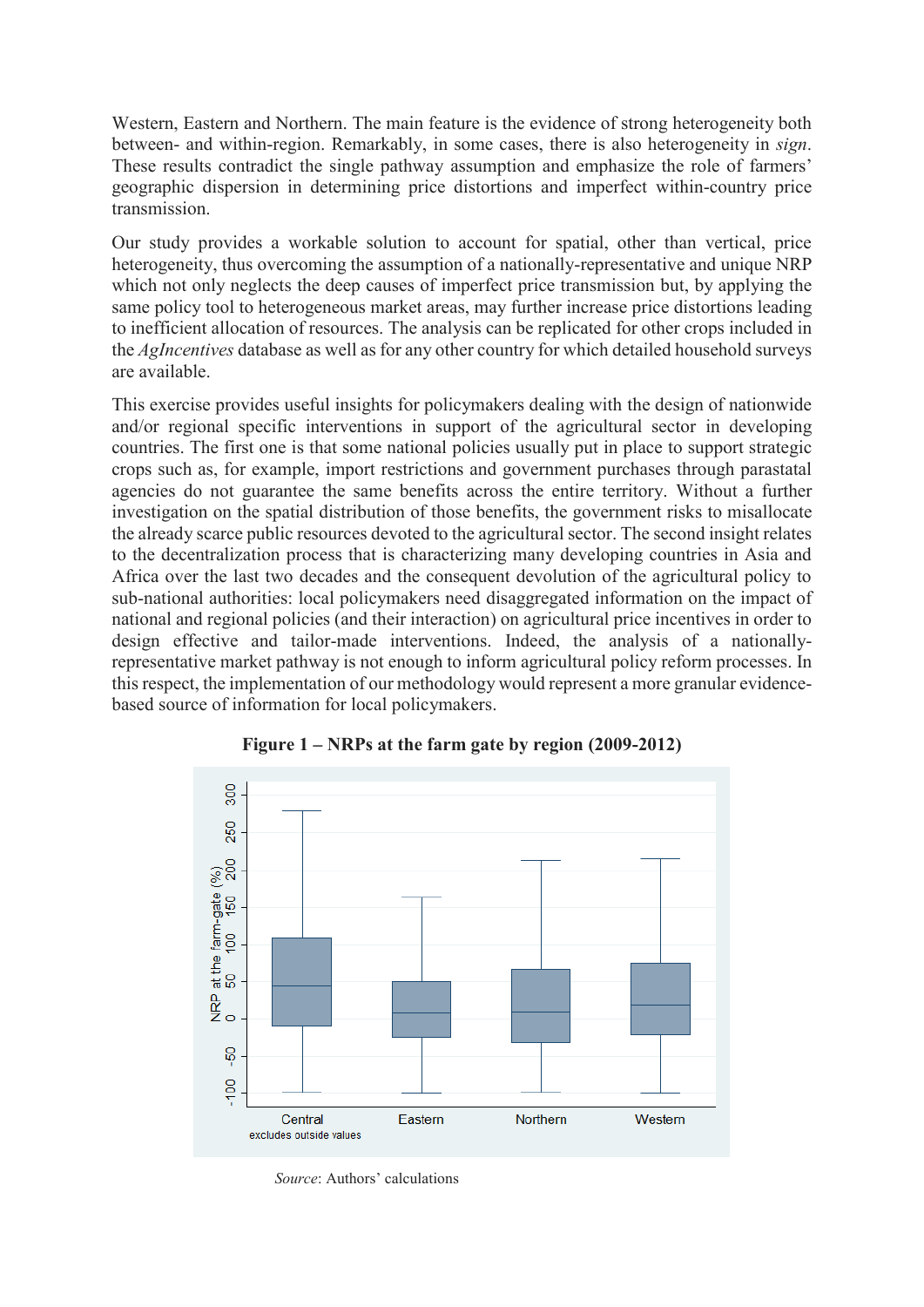We ought to emphasize the limitations of our work. First, this is a descriptive exercise, not a causal analysis. Second, the selected points of competition may not include all the possible pathways for cross-border trade. Third, our reference price relies on official trade statistics, whereas informal trade plays an important role in cross-country maize flows in the area.

Despite these *caveats*, we consider the methodological contribution to be relevant and it should be further refined by future research to fully unleash its substantial policy potential. The preliminary empirical evidence provided here points to the inadequacy of current assumptions underlying policy interventions, and to the need for a spatially-disaggregated approach which better suits the actual functioning of commodity value chains in Sub-Saharan Africa.

#### **References**

- Abdulai, A. 2000. Spatial price transmission and asymmetry in the Ghanaian maize market. *Journal of Development Economics*, 63(2), 327-349.
- Barreiro-Hurle, J., & Witwer, M. (2013). MAFAP Methodological Implementation Guide: Volume I. Analysis of price incentives and disincentives. *MAFAP Technical Notes Series*, FAO.
- Fafchamps, M., & Hill, R. V. (2005). Selling at the farmgate or traveling to market. *American Journal of Agricultural Economics*, 87(3):717–734.
- Laroche-Dupraz, C., & Huchet-Bourdon, M. (2016). Agricultural Support and Vulnerability of Food Security to Trade in Developing Countries. *Food Security*, 8: 1191–1206.
- Magrini. E., & Montalbano, P., & Nenci, S., & Salvatici, L. (2017). [Agricultural](https://academic.oup.com/ajae/article-abstract/doi/10.1093/ajae/aaw103/3752387/Agricultural-Dis-Incentives-and-Food-Security-Is?redirectedFrom=fulltext)  [\(Dis\)Incentives and Food Security: Is There a Link?.](https://academic.oup.com/ajae/article-abstract/doi/10.1093/ajae/aaw103/3752387/Agricultural-Dis-Incentives-and-Food-Security-Is?redirectedFrom=fulltext) *American Journal of Agricultural Economics*, 99 (4): 847-871.
- Osborne, T. 2005. Imperfect competition in agricultural markets: evidence from Ethiopia. *Journal of Development Economics*, 76(2), 405-428.
- Renkow, M., & Hallstrom, G. D., & Karanja, D.D. 2004. Rural infrastructures, transaction costs and market participation in Kenya. *Journal of Development Economics*, 73(1), 349-267.
- World Bank (2009). Eastern Africa: A Study of the Regional Maize Market and Marketing Costs. *Report No. 49831 – AFR*. Agriculture and Rural Development Unit. World Bank.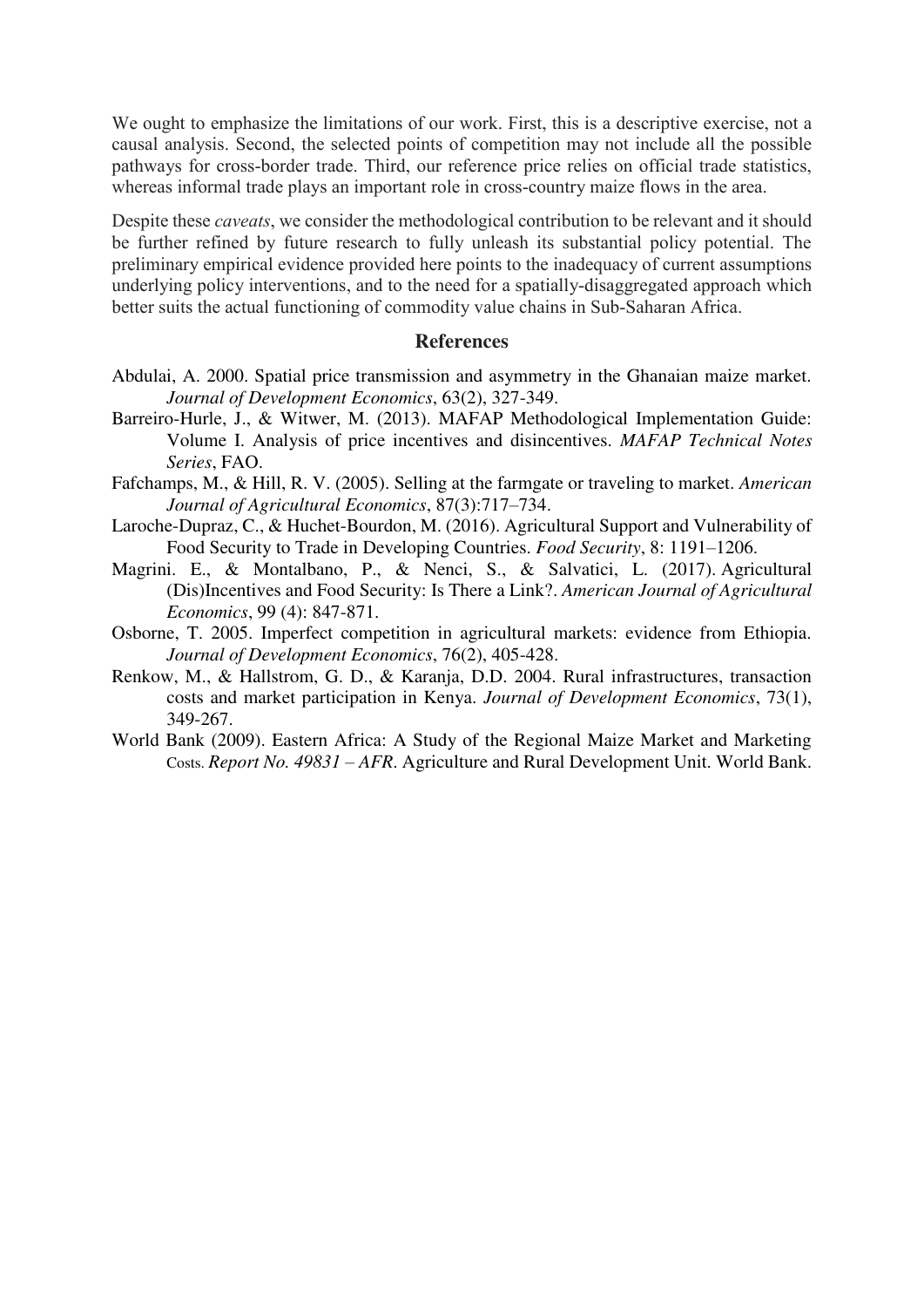#### **Appendix**

#### **Table A.1 – Information on key variables**

| <b>Variable</b>                                  | <b>Notes</b>                                                                                                                                                                                                                                      | <b>Source</b>                                                                                                                              |  |
|--------------------------------------------------|---------------------------------------------------------------------------------------------------------------------------------------------------------------------------------------------------------------------------------------------------|--------------------------------------------------------------------------------------------------------------------------------------------|--|
| Farm-gate prices $(FGPs)^2$                      | Total value of maize sold in the two rainy seasons<br>World Bank LSMS-ISA<br>before the interview divided by total quantity.                                                                                                                      |                                                                                                                                            |  |
| Free-on-board (FOB) prices                       | Average FOB price – partner border countries.<br>Computed by dividing the values of annual trade<br>volumes by their respective quantities.                                                                                                       | <b>UN</b> Comtrade                                                                                                                         |  |
| Points of Competition                            | Arua and Mpondwe (for DRC), Gulu (for Sudan) Busia,<br><b>FEWSNET</b><br>Moroto, and Suam (for Kenya); Kabale (for Rwanda)                                                                                                                        |                                                                                                                                            |  |
| Road distances                                   | Road distances from each household location <sup>3</sup> to the<br>Google Maps via R<br>selected points of competition <sup>4</sup> ; and from each point of<br>$(gmapsdistance\ packet)$ <sup>5</sup><br>competition to their respective border. |                                                                                                                                            |  |
| <b>Transport costs</b>                           | Computed by multiplying distance in km for the<br>corresponding estimate of unit transport cost per ton/km<br>of three sub-segments <sup>6</sup> .                                                                                                | Estimates of TCs per ton/km for selected<br>pathways <sup>7</sup> from World Bank (2009), adjusted<br>by CPI and assumed as representative |  |
| Profit margins in the<br>$PoC - border segment$  | 5 % of wholesale prices from selected cities.                                                                                                                                                                                                     | Wholesale prices from RATIN                                                                                                                |  |
| Profit margins in the<br>FG - PoC segment        | Only available for the Busia pathway,<br>assumed as representative for all.                                                                                                                                                                       | <b>MAFAP</b>                                                                                                                               |  |
| Handling and processing costs<br>(both segments) | Same as above.                                                                                                                                                                                                                                    | <b>MAFAP</b>                                                                                                                               |  |
| Taxes and fees<br>(both segments)                | Including Council CESS.                                                                                                                                                                                                                           | <b>MAFAP</b>                                                                                                                               |  |

<sup>&</sup>lt;sup>2</sup> Although these should be considered as unit prices, since they do not account for production inputs and household heterogeneity, aggregation at the regional level averages away these differences. As for potential seasonal bias, the fact that waves overlap across calendar years makes the issue unlikely to meaningfully affect the results.

<sup>&</sup>lt;sup>3</sup> Household coordinates have a random offset of 5 kilometres. Our spatial analysis is based on a medium resolution, so differences are negligible.

<sup>&</sup>lt;sup>4</sup> The underlying assumption is that the pathway is the one that minimizes distance to reach the PoCs.

<sup>5</sup> *Google Maps* distances are computed according to *current* road infrastructures. This may cause measurement error if new roads have been built since the time surveys were implemented. Still, such an approach is an improvement over Euclidean distances.

<sup>&</sup>lt;sup>6</sup> Namely: from the farm gate to the primary market, from primary to secondary markets, and from secondary to wholesale markets. As for transport costs from the PoC to the border, we consider only the primary-to secondary and secondary-towholesale segments. The assumed mode of transportation is trucks, except for the FG-primary market segment for which bicycles are assumed.

<sup>7</sup> Busoga region (Iganga and Bugiri, producing zones supplying Kampala) and Sironko, Mbale and Kapchorwa districts (from which maize is exported to Kenya through the Busia pathway).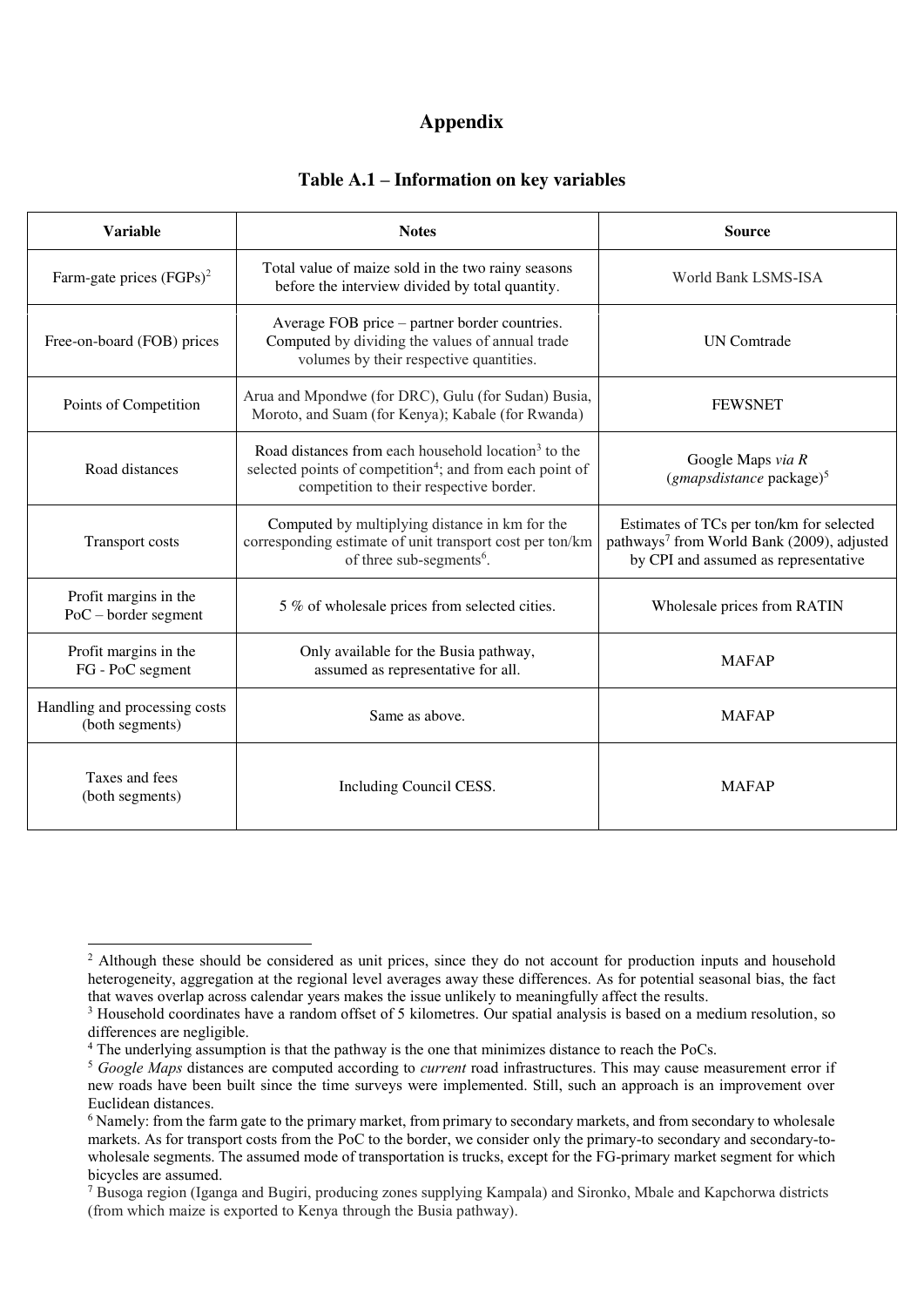| <b>Region</b>             |           | $\mathbf{NRP}_h$ (%) | Obs |  |
|---------------------------|-----------|----------------------|-----|--|
| <b>Mean</b><br>sd<br>2009 |           |                      |     |  |
|                           |           |                      |     |  |
| Central                   | $-27.277$ | 40.776               | 59  |  |
| Eastern                   | $-17.621$ | 37.82                | 82  |  |
| Northern                  | $-17.371$ | 52.173               | 37  |  |
| Western                   | $-15.734$ | 54.651               | 44  |  |
| Country                   | $-19.772$ | 44.790               | 222 |  |
| 2010                      |           |                      |     |  |
| Central                   | 40.555    | 85.250               | 154 |  |
| Eastern                   | 22.336    | 113.491              | 195 |  |
| Northern                  | 27.466    | 76.74                | 147 |  |
| Western                   | 22.495    | 84.861               | 114 |  |
| <b>Country</b>            | 28.202    | 93.449               | 610 |  |
| 2011                      |           |                      |     |  |
| Central                   | 134.853   | 189.182              | 133 |  |
| Eastern                   | 45.002    | 150.28               | 142 |  |
| Northern                  | 24.233    | 105.107              | 122 |  |
| Western                   | 63.265    | 133.144              | 122 |  |
| Country                   | 67.438    | 154.070              | 519 |  |
| 2012                      |           |                      |     |  |
| Central                   | 146.646   | 268.125              | 90  |  |
| Eastern                   | 91.801    | 133.586              | 95  |  |
| Northern                  | 66.504    | 185.366              | 125 |  |
| Western                   | 58.451    | 83.036               | 105 |  |
| <b>Country</b>            | 87.638    | 180.671              | 415 |  |

## **Table A.2 – Regionally-aggregated indicators**